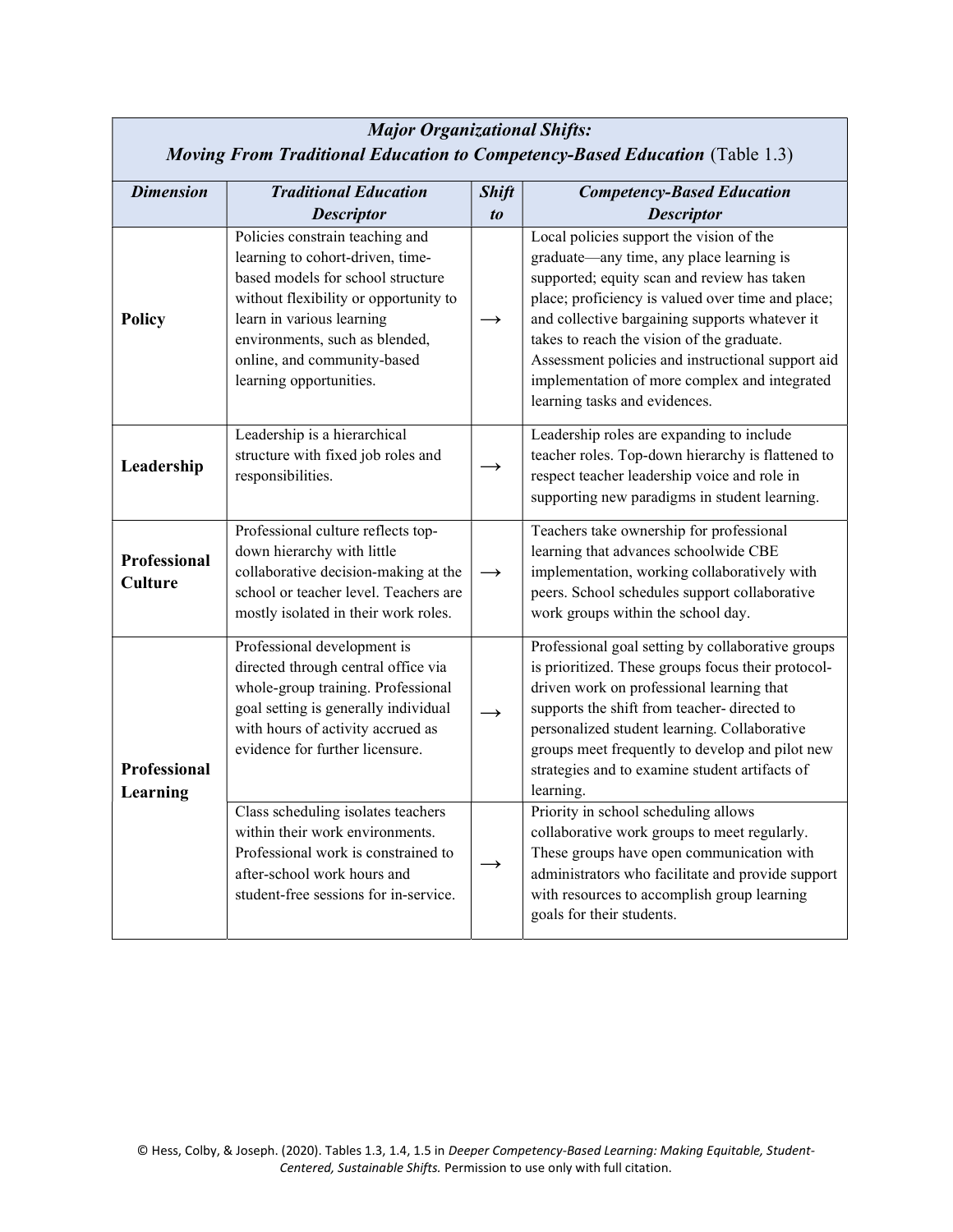| <b>Major Teaching and Learning Shifts:</b><br><b>Moving From Traditional to Competency-Based Education</b> (Table 1.4) |                                                                                                                                                                                                                                       |                                |                                                                                                                                                                                                                                                                                                                                                                                                                                                                      |  |  |
|------------------------------------------------------------------------------------------------------------------------|---------------------------------------------------------------------------------------------------------------------------------------------------------------------------------------------------------------------------------------|--------------------------------|----------------------------------------------------------------------------------------------------------------------------------------------------------------------------------------------------------------------------------------------------------------------------------------------------------------------------------------------------------------------------------------------------------------------------------------------------------------------|--|--|
| <b>Dimension</b>                                                                                                       | <b>Traditional Education</b><br><b>Descriptor</b>                                                                                                                                                                                     | <b>Shift</b><br>t <sub>0</sub> | <b>Competency-Based Education</b><br><b>Descriptor</b>                                                                                                                                                                                                                                                                                                                                                                                                               |  |  |
| Academic<br>Competencies                                                                                               | Academic content is defined by<br>course or grade level standards. High<br>school graduation is dependent on<br>time-based credit accumulation.                                                                                       | $\rightarrow$                  | A well-articulated, coherent K-12 system of<br>rigorous academic competencies is supported -<br>but not limited - by standards. Graduation<br>requirements include demonstrating both<br>academic and personal skills competencies.                                                                                                                                                                                                                                  |  |  |
| Personal<br><b>Success Skills</b><br><b>Competencies</b>                                                               | Individual student progress is<br>undefined or randomly integrated<br>into instruction by individual<br>teachers and rarely assessed.                                                                                                 |                                | Locally determined personal success skills and<br>dispositions are identified and assessed by<br>students against a developmental continuum of<br>skill sets leading to the graduation expectations,<br>or the POG. Social-emotional learning is<br>integrated into authentic academic learning.<br>Policies and practices are supported by learning<br>sciences research; (e.g., learning is through<br>social interaction, metacognition and self-<br>reflection). |  |  |
| Performance<br><b>Assessments</b>                                                                                      | Assessments are mainly summative,<br>paper-and-pencil chapter-or-unit<br>tests of variable quality and quantity<br>based on teacher discretion. Use of<br>performance assessment is optional.                                         |                                | Performance tasks and project-based learning<br>identify academic competencies integrated with<br>personal success skills and are based on higher<br>depth of knowledge (DOK) performance levels.<br>Some assessments are co-designed with or by<br>students.                                                                                                                                                                                                        |  |  |
| Evidence-<br><b>Based</b><br>Grading                                                                                   | A variety of subjective grading<br>procedures occur teacher to teacher,<br>across the K-12 continuum. Grading<br>is generally based on the average of<br>scores. A 100-point scale<br>predominates middle and high<br>school grading. | $\rightarrow$                  | Proficiency descriptions are articulated using<br>holistic proficiency scales that guide assessment<br>task and scoring rubric design. Determinations<br>of proficiency are established collaboratively<br>and anchor the collection of artifacts (body of<br>evidence) used for K-12 grading.                                                                                                                                                                       |  |  |

## Major Teaching and Learning Shifts: